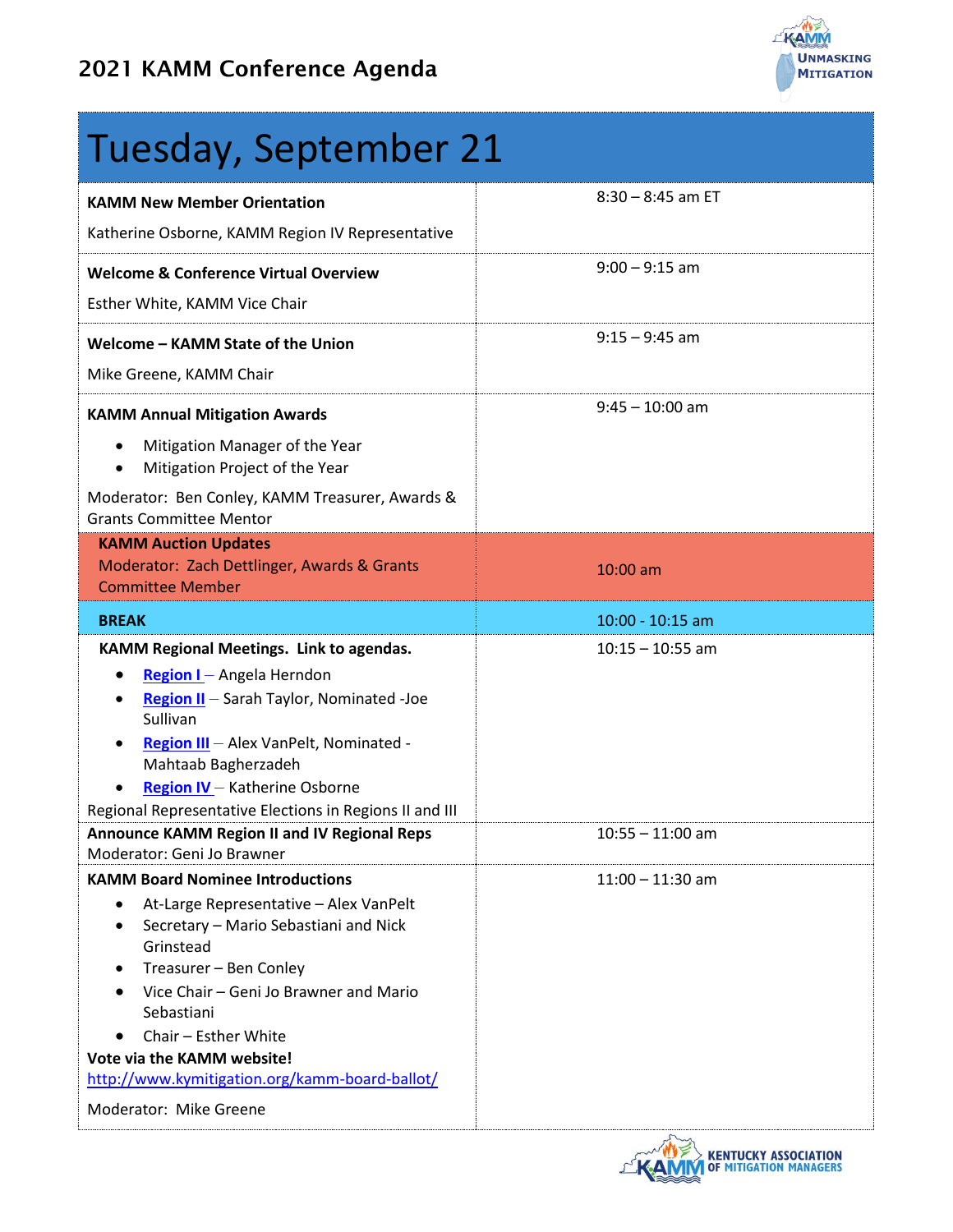

| Tuesday, September 21                                                                                                                               |                                                                                                                     |
|-----------------------------------------------------------------------------------------------------------------------------------------------------|---------------------------------------------------------------------------------------------------------------------|
| Landslide Susceptibility and Risk Assessments for<br>Landslides in the Big Sandy Area Development District,<br>Eastern Kentucky, Matt Crawford, KGS | $11:30 - 11:55$ am                                                                                                  |
| <b>LUNCH</b>                                                                                                                                        | Noon $-1:00$ pm                                                                                                     |
| Developing Successful HMA Applications, Esther<br>White, UK HMGP, 2013 KAMM Mitigation Manager of<br>the Year                                       | $1:00 - 1:40$ pm                                                                                                    |
| <b>Hooray for our Sponsors!</b><br>Moderator: Mike Greene                                                                                           | $1:40 - 1:50$ pm                                                                                                    |
| <b>Spin the Wheel</b><br>Moderator: Geni Jo Brawner                                                                                                 | $1:50$ pm                                                                                                           |
| <b>BREAK</b>                                                                                                                                        | $1:50 - 2:00$ pm                                                                                                    |
| <b>Track 1</b>                                                                                                                                      | <b>Track 2</b>                                                                                                      |
| <b>25 minute Concurrent</b>                                                                                                                         | $2:00 - 2:50$ pm                                                                                                    |
| Do you need a 401 Water Quality Certification?<br>Samantha Vogeler, DOW                                                                             | The Nature Conservancy (TNC) - Floodplain<br><b>Conservation and Planning for the Future, Shelly</b><br>Morris, TNC |
|                                                                                                                                                     |                                                                                                                     |
| <b>Collaborating to Mitigate Harmful Algal Blooms,</b><br>Perry Thomas and Mahtaab Bagherzadeh, DOW                                                 | Dams are Great - So are Dam Removals, Jimmy<br>Stahl, Zach Dettlinger, and Ivan Valentic, GPD<br>Group              |
| <b>BREAK</b>                                                                                                                                        | $2:50 - 3:00$ pm                                                                                                    |
| <b>Track 1</b>                                                                                                                                      | <b>Track 2</b>                                                                                                      |
| <b>25 minute Concurrent</b>                                                                                                                         | $3:00 - 3:25$ pm                                                                                                    |

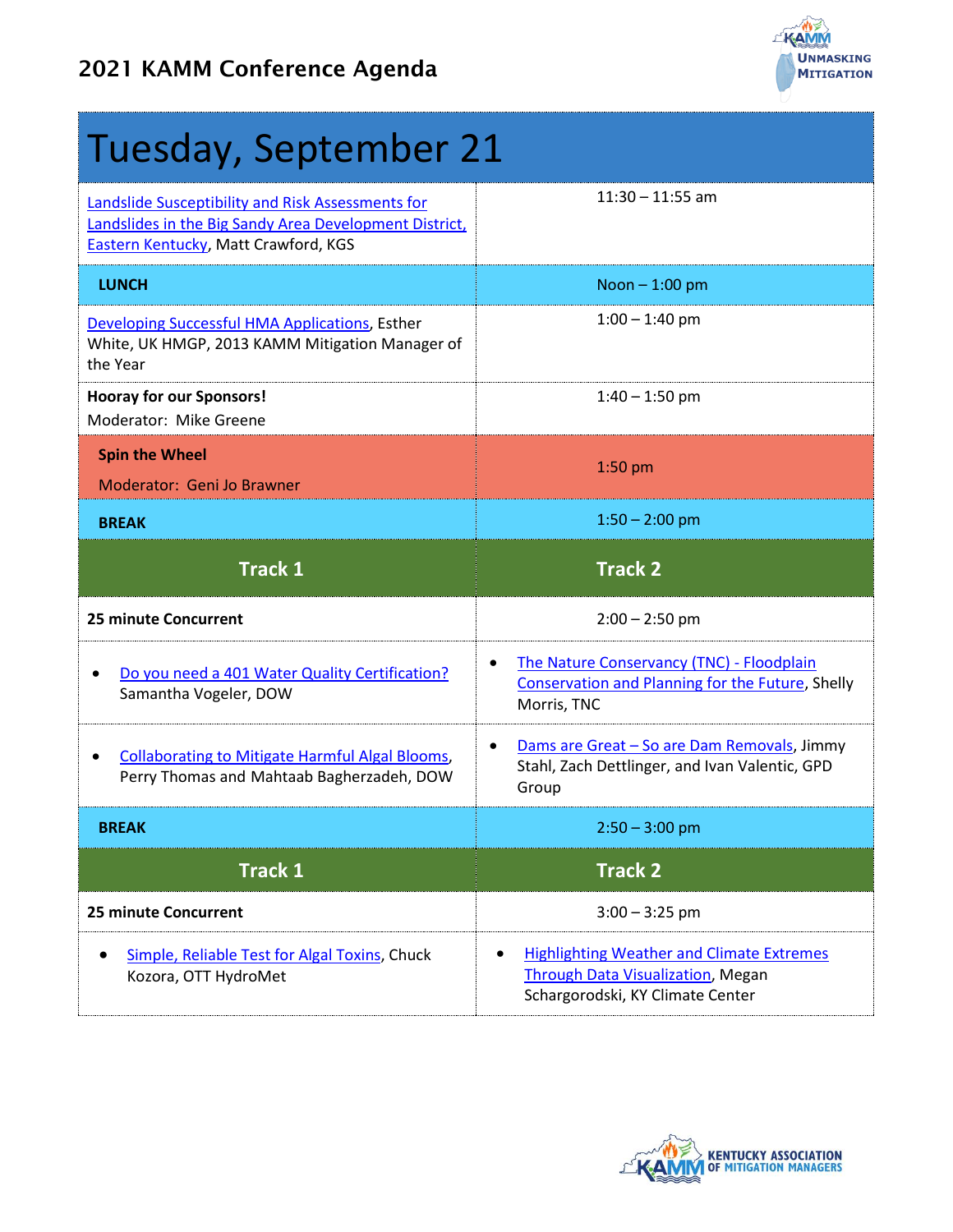

## Tuesday, September 21

**Spin the Wheel**

**Daily Selfie Award –**Sarah Taylor

**KAMM Auction Updates** 

3:30 pm

**KAMM Happy Hour - Hosted by KAMM. Come hang** out with us!

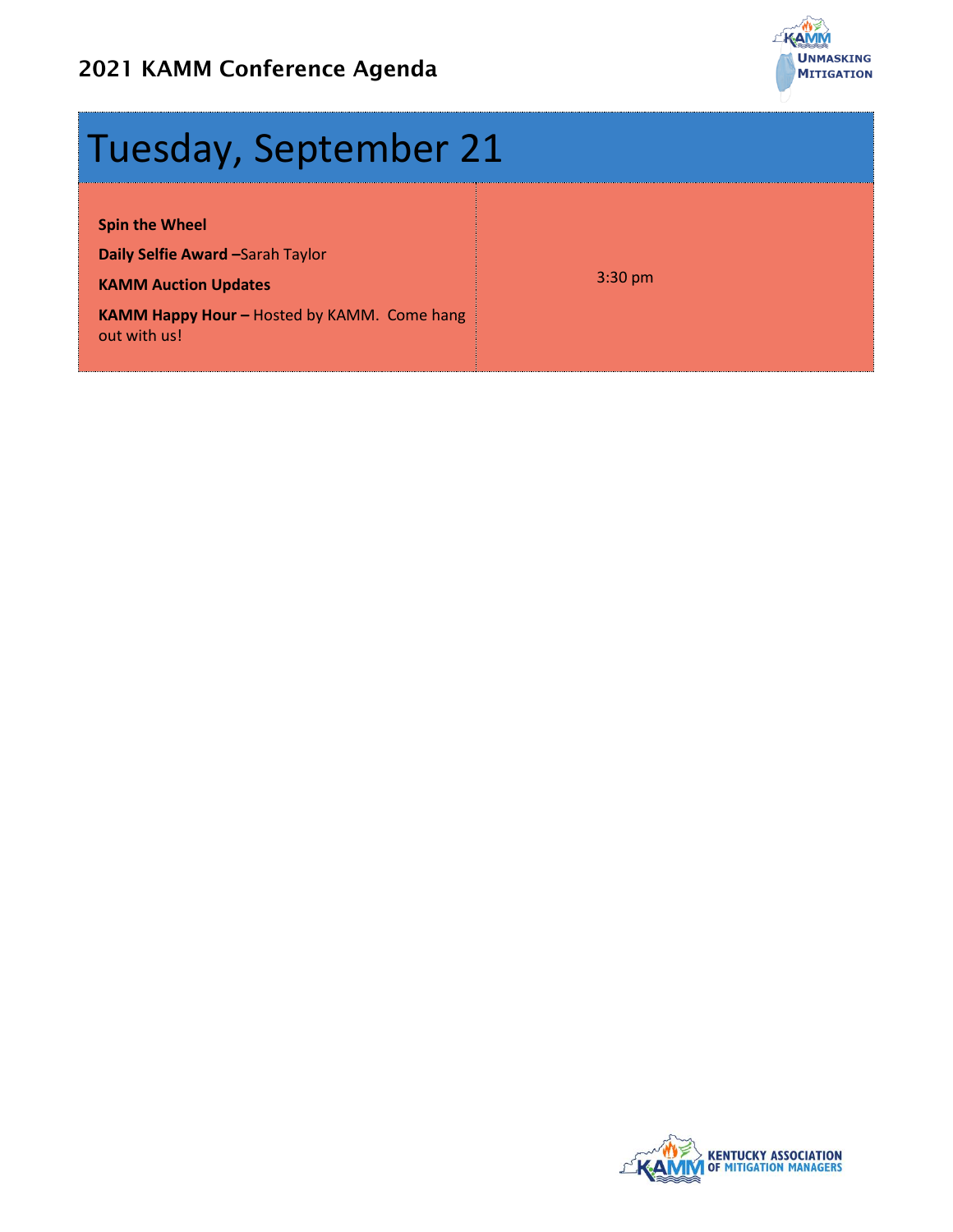

#### Wednesday, September 22 **Welcome --** Mike Greene, KAMM Chair **9:00 – 9:05 am KAMM Partner MOAs –** • [KSA](https://ksa.memberclicks.net/) – Dave Herndon • [KAMP](http://kampro.org/) – Drew Andrews • [KEMA](https://kyema.org/) – Andy Ball Moderator: Mike Greene 9:05 – 9:20 am [Division of Water -](http://www.kymitigation.org/wp-content/uploads/2021/08/2021-KAMM-Virtual-Conference-Carey-Johnson.pdf) Director's Update, Carey Johnson 9:20 – 9:45 am [What are the Chances? Probabilistic River Forecasts,](http://www.kymitigation.org/wp-content/uploads/2021/08/2021-KAMM-Virtual-Conference-Mary-Lamm-Pete-Geogerian-and-Andrea-Schoettmer.pdf)  [2020/2021 Kentucky Flood Review & NWS Mitigation](http://www.kymitigation.org/wp-content/uploads/2021/08/2021-KAMM-Virtual-Conference-Mary-Lamm-Pete-Geogerian-and-Andrea-Schoettmer.pdf)  [Projects,](http://www.kymitigation.org/wp-content/uploads/2021/08/2021-KAMM-Virtual-Conference-Mary-Lamm-Pete-Geogerian-and-Andrea-Schoettmer.pdf) Mary Lamm, Andrea Schoettmer, and Pete Geogerian, NWS 9: 45 – 10:30 am **KAMM Auction Updates 10:30 am BREAK** 10:30 – 10:40 am **Community Grant Fundraiser Overview 2021 Community Mitigation Grant Award Winners** • Lee County, Jon Allen speaker • Clinton County Moderator: Zach Dettlinger, Awards & Grants Committee Member 10:40 – 11:00 am **Spin the Wheel 200 am and 200 am and 200 am and 200 am and 200 am BREAK** 11:00 – 11:10 am **Track 1 Track 2 25 minute Concurrent** 11:10 am – Noon • [HMA Eligible Projects Overview,](http://www.kymitigation.org/wp-content/uploads/2021/08/2021-KAMM-Virtual-Conference-Projects-Overview-Esther-White.pdf) Esther White, UK/HMGP • [Starter Fertilizer: How much phosphorus does](http://www.kymitigation.org/wp-content/uploads/2021/08/2021-KAMM-Virtual-Conference-Brad-Lee.pdf)  [turfgrass really need?](http://www.kymitigation.org/wp-content/uploads/2021/08/2021-KAMM-Virtual-Conference-Brad-Lee.pdf) Brad Lee, UK • [Mitigating the Maple Street Area,](http://www.kymitigation.org/wp-content/uploads/2021/08/2021-KAMM-Virtual-Conference-Lori-Rafferty.pdf) Lori Rafferty, **EXAMPLE MADE SECUPATED, LOTTMATETY, CONSIDER 101, Brandon Brummett, USACE, Louisville**<br>Louisville MSD **LUNCH** 12:00 – 1:00 pm

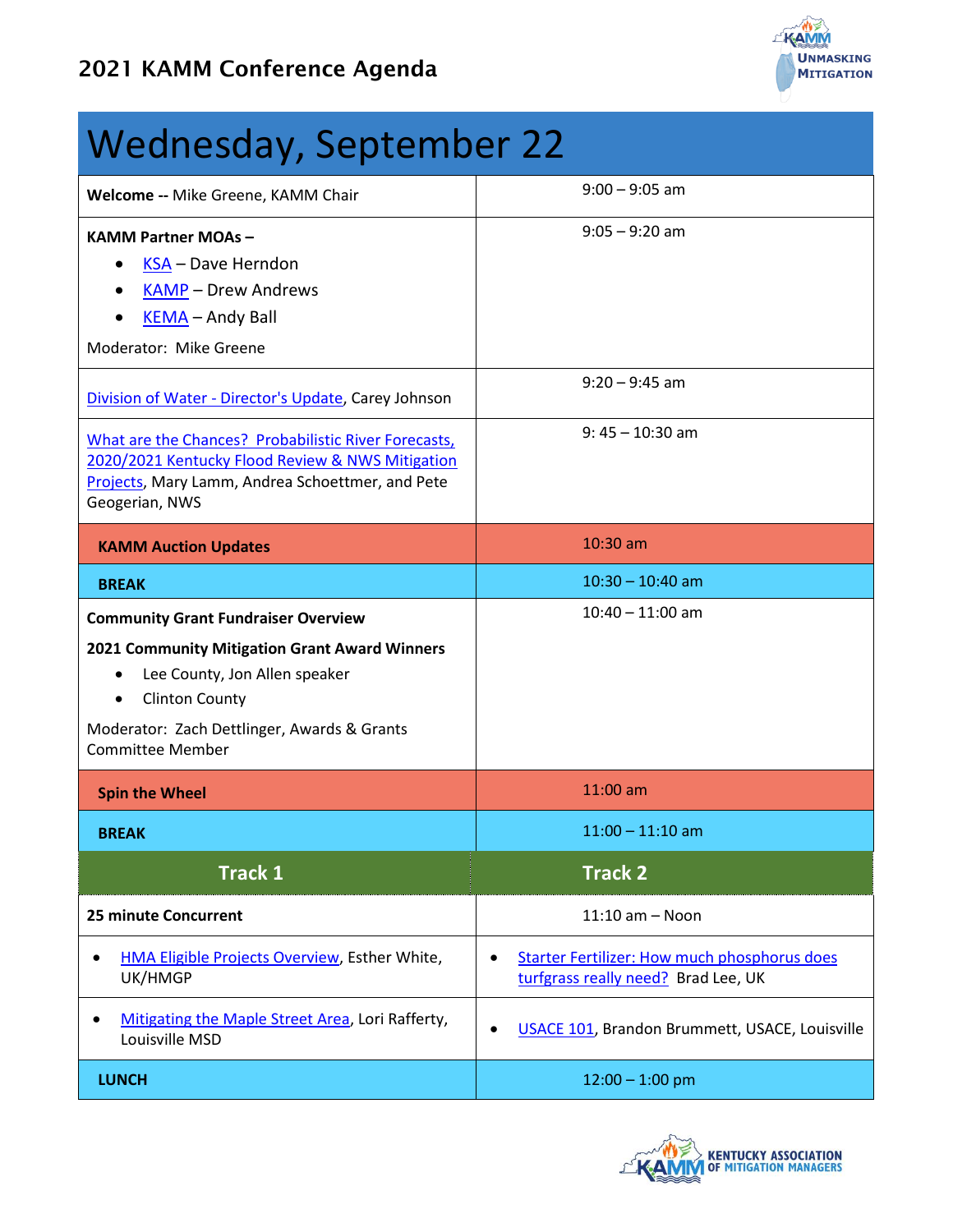

## Wednesday, September 22

| <b>Track 1</b>                                                                                                                                                                                                    | <b>Track 2</b>                                                                                                                                                                                                                                                                                |
|-------------------------------------------------------------------------------------------------------------------------------------------------------------------------------------------------------------------|-----------------------------------------------------------------------------------------------------------------------------------------------------------------------------------------------------------------------------------------------------------------------------------------------|
| <b>50 minute Concurrent</b>                                                                                                                                                                                       | $1:00 - 1:50$ pm                                                                                                                                                                                                                                                                              |
| <b>BRIC Overview and Updates with Project</b><br>$\bullet$<br>Spotlight: Microgrids, Sabrina Simms and Katie<br>Grasty, FEMA RIV                                                                                  | <b>Achieving Resilience with Insulated Concrete</b><br>$\bullet$<br>Forms (ICF) Construction, Frank Gordon, National<br>Ready Mixed Concrete Association (NRMCA), and<br>Amanda LeMaster, Energy and Environment<br>Cabinet, State Energy Office; 2016 KAMM<br>Mitigation Manager of the Year |
| <b>50 minute Concurrent</b>                                                                                                                                                                                       | $1:50 - 2:40$ pm                                                                                                                                                                                                                                                                              |
| Do's and Don'ts of Closeout, Zakiya Darby and Pat<br>$\bullet$<br>Powell, FEMA RIV                                                                                                                                | Our Changing World - the New Normals of KY<br>$\bullet$<br>Weather and Climate, Joe Sullivan, KYEM; 2020<br>KAMM Mitigation Manager of the Year                                                                                                                                               |
| <b>Spin the Wheel</b>                                                                                                                                                                                             | 2:40 pm                                                                                                                                                                                                                                                                                       |
| <b>BREAK</b>                                                                                                                                                                                                      | $2:40 - 2:50$ pm                                                                                                                                                                                                                                                                              |
| <b>Track 1</b>                                                                                                                                                                                                    | <b>Track 2</b>                                                                                                                                                                                                                                                                                |
| <b>50 minute Concurrent</b>                                                                                                                                                                                       | $2:50 - 3:40$ pm                                                                                                                                                                                                                                                                              |
|                                                                                                                                                                                                                   |                                                                                                                                                                                                                                                                                               |
| Determining Duplication of Benefits, William<br>Arwood, FEMA RIV                                                                                                                                                  | The Use of a Small Watershed Program in<br>$\bullet$<br>Advancing the Goals of Watershed Management,<br><b>Stormwater Management (MS4), and Hazard</b><br>Mitigation, Becca Trueman, Oldham County Fiscal<br>Court                                                                            |
| <b>25 minute Concurrent</b>                                                                                                                                                                                       | $3:40 - 4:05$ pm                                                                                                                                                                                                                                                                              |
| Flood Control Local Match Program, Aaron Jones,<br>$\bullet$<br>Department of Local Government (DLG)                                                                                                              | Risk Rating 2.0 "Equity in Action", Dewana Davis,<br>$\bullet$<br>FEMA RIV                                                                                                                                                                                                                    |
| <b>BREAK</b>                                                                                                                                                                                                      | $4:05 - 4:15$ pm                                                                                                                                                                                                                                                                              |
| <b>Daily Selfie Award</b><br><b>KAMM Auction Updates</b><br><b>KAMM Happy Hour Trivia with Nature-based</b><br><b>Solutions Project Team - Moderators Drew Parker</b><br>and Carey Johnson - Win a Bourbon Prize! | $4:15$ pm<br>4:30 pm                                                                                                                                                                                                                                                                          |

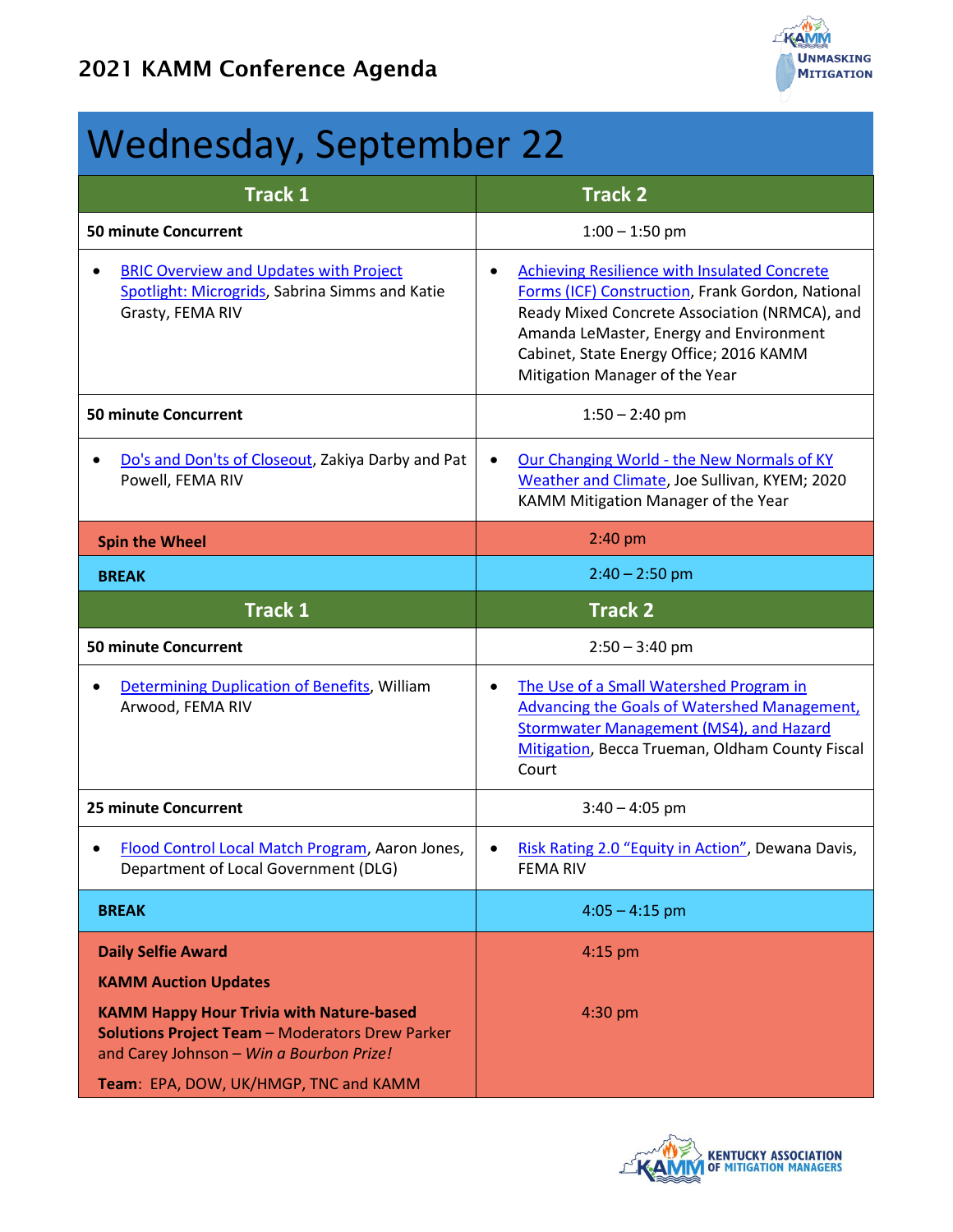

| Thursday, September 23                                                                                                                                                                       |                                                                                                                                                                                                            |
|----------------------------------------------------------------------------------------------------------------------------------------------------------------------------------------------|------------------------------------------------------------------------------------------------------------------------------------------------------------------------------------------------------------|
| Welcome -- Mike Greene, KAMM Chair<br>Announce new 2021 - 2023 KAMM Board                                                                                                                    | $9:00 - 9:05$ am                                                                                                                                                                                           |
| <b>KAMM Auction Updates</b>                                                                                                                                                                  | $9:05 - 9:10$ am                                                                                                                                                                                           |
| FEMA Building Science Update, John Plisich and<br>Jeffrey Mayers, FEMA RIV                                                                                                                   | $9:10 - 10:00$ am                                                                                                                                                                                          |
| Addressing Infrastructure Dependencies in Hazard<br>Mitigation Plans, Sandra Pinel, DHS Cybersecurity and<br>Infrastructure Security Agency (CISA) and Blake Edge,<br><b>Green River ADD</b> | $10:00 - 10:50$ am                                                                                                                                                                                         |
| <b>Spin the Wheel</b>                                                                                                                                                                        | 10:50 am                                                                                                                                                                                                   |
| <b>BREAK</b>                                                                                                                                                                                 | $10:50 - 11:00$ am                                                                                                                                                                                         |
| <b>Track 1</b>                                                                                                                                                                               | <b>Track 2</b>                                                                                                                                                                                             |
| 25 minute concurrent                                                                                                                                                                         | $11:00 - 11:50$ am                                                                                                                                                                                         |
| Leveraging Integrated Planning Opportunities for<br><b>Co-beneficial Outcomes: Applying Nature-Based</b><br><b>Solutions to Achieve Local Mitigation Goals, Drew</b><br>Parker, EPA RIV      | Probabilistic Flood Risk Assessment, Mike Taylor<br>and Kulvir Singh, AECOM                                                                                                                                |
| <b>Open Space Monitoring: Property Parcel</b><br>Management, Nicholas Thompson, Jesse Pinchot,<br>Shane Parson, and Christine Chang, AECOM                                                   | <b>Fluorescent Dye Tracing as a Tool to Support</b><br>$\bullet$<br>Mitigation Efforts, Autumn Singer, Chris Groves<br>and Lee Anne Bledsoe, Crawford Hydrology<br>Laboratory, Western Kentucky University |
| <b>KAMM Auction Updates</b>                                                                                                                                                                  | 11:50 am                                                                                                                                                                                                   |
| <b>LUNCH</b>                                                                                                                                                                                 | Noon $-1:00$ pm                                                                                                                                                                                            |
| <b>Track 1</b>                                                                                                                                                                               | <b>Track 2</b>                                                                                                                                                                                             |
| 25 minute concurrent                                                                                                                                                                         | $1:00 - 1:50$ pm                                                                                                                                                                                           |
| KY Green Infrastructure and Open Space Analysis,<br>Laura Mattingly and Rachel Byrd, USACE,<br>Louisville                                                                                    | Reclaiming an Ecosystem: Planning Study of<br>Three Forks of Beargrass Creek, Sarah Taylor,<br>Stantec and Lori Rafferty, Louisville MSD                                                                   |